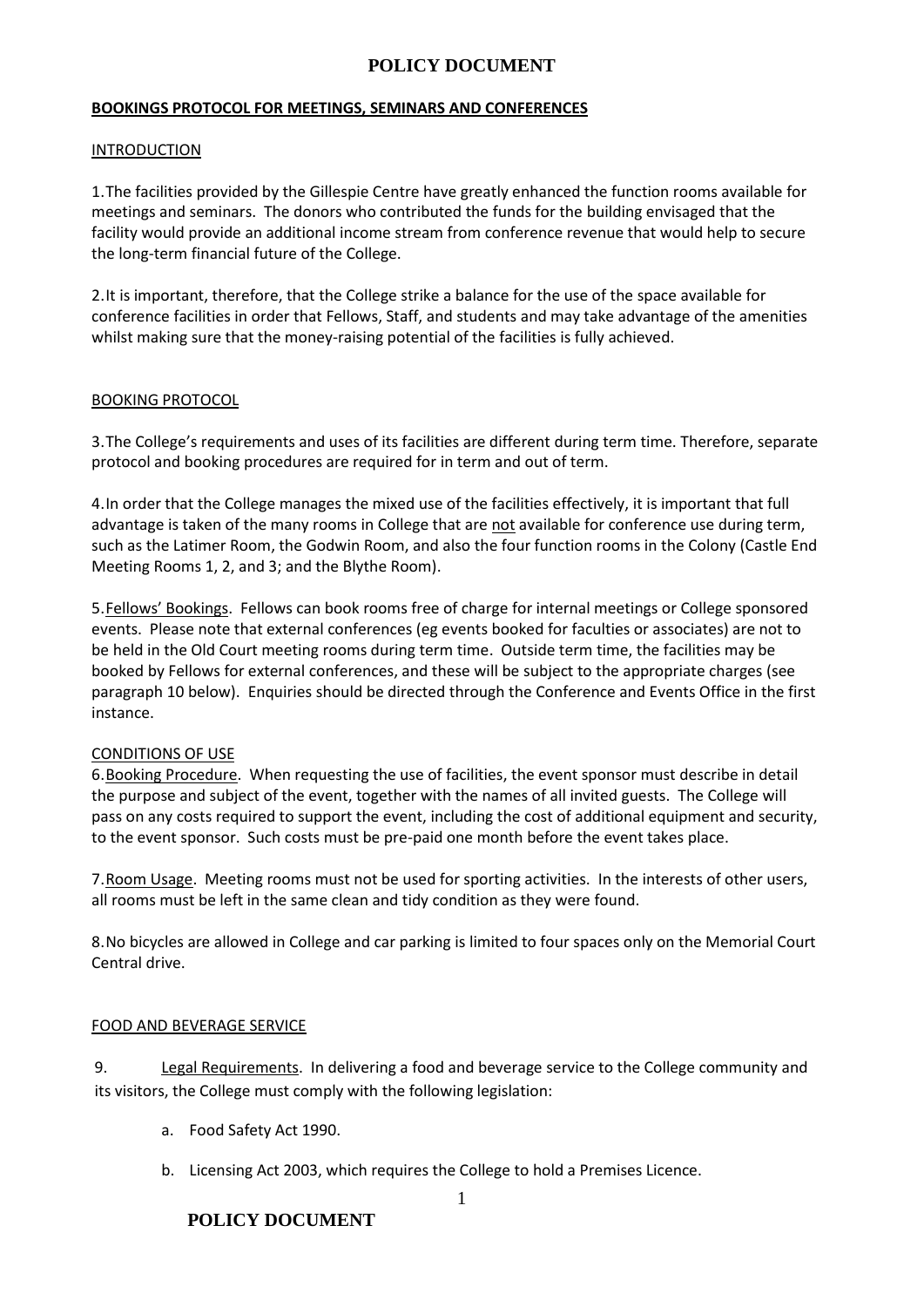c. Food Allergen Labelling and Information Regulation (EU No 1169/2011).

9. Service of Food and Beverages. Local authorities responsible for regulating the Food Safety and Licensing Acts regularly audit the College's catering operation. In order to comply with legislation, and to prove to the authorities that we provide a safe and responsible catering service, it is important that Fellows, Staff, student and event organisers ensure that food or drink is only served in the public rooms and gardens of the College under the terms outlined below:

- a. Self-Catered Events. Permission is granted for societies and Fellows to self-cater.<sup>1</sup> A disclaimer form must be completed before the function in order for the College to be dissociated from the event. It should be noted that self-catered events are not covered by the College insurance policy. The stated exemption applies only to the provision of food. For the provision of alcohol please see 9d below.
- b. Catering Services Provided by the College Catering Department. Fellows, Staff and societies are to be given the option to buy food services from the Catering Department, at heavily subsidised prices, if they do not wish to take the risks associated with self-catering.
- c. Wine Provision at Student Formal Hall. Undergraduate and graduate students may provide their own wine at Formal Hall (half a bottle per student permitted). Corkage will not be charged.
- d. Provision of Wine in Public Areas. In order to satisfy our obligations under the Licensing Act 2003, alcohol served at events held in College public rooms, the Gardens, and/or the Sports Ground must have been purchased from the College. The College retains a wide price range of stock in order to facilitate this requirement.

# BOOKING FACILITIES IN FULL TERM

10. Function rooms may be used for talks, meetings, and seminars; and facilities may be booked as follows:

- a. Booking Period. Bookings may be made at the start of each term and during term as required.
- b. Where to Book. Depending upon requirements, bookings should be made through the Porters, Conference and Events Office, Chapel Administrator or Catering Manager. See '[Room Bookings Chart](http://clareconferencing.com/wp-content/uploads/2017/05/Room-Bookings-Chart.pdf)' for more details. Support Services should then be emailed (or booked via 'Forum') in order to arrange the required set up of furniture and equipment.
- c. Email and Telephone Bookings. Fellows, Staff, and students making enquiries by email or by telephone will be sent an online booking form by email.
- d. Fellows' Residential Conferences. Fellows' residential conference bookings can be made any time via the Conference and Events Office.

 $\overline{a}$ 

<sup>&</sup>lt;sup>1</sup> There are no restrictions on food and drink served in private locations, eg Fellows' and student rooms and offices.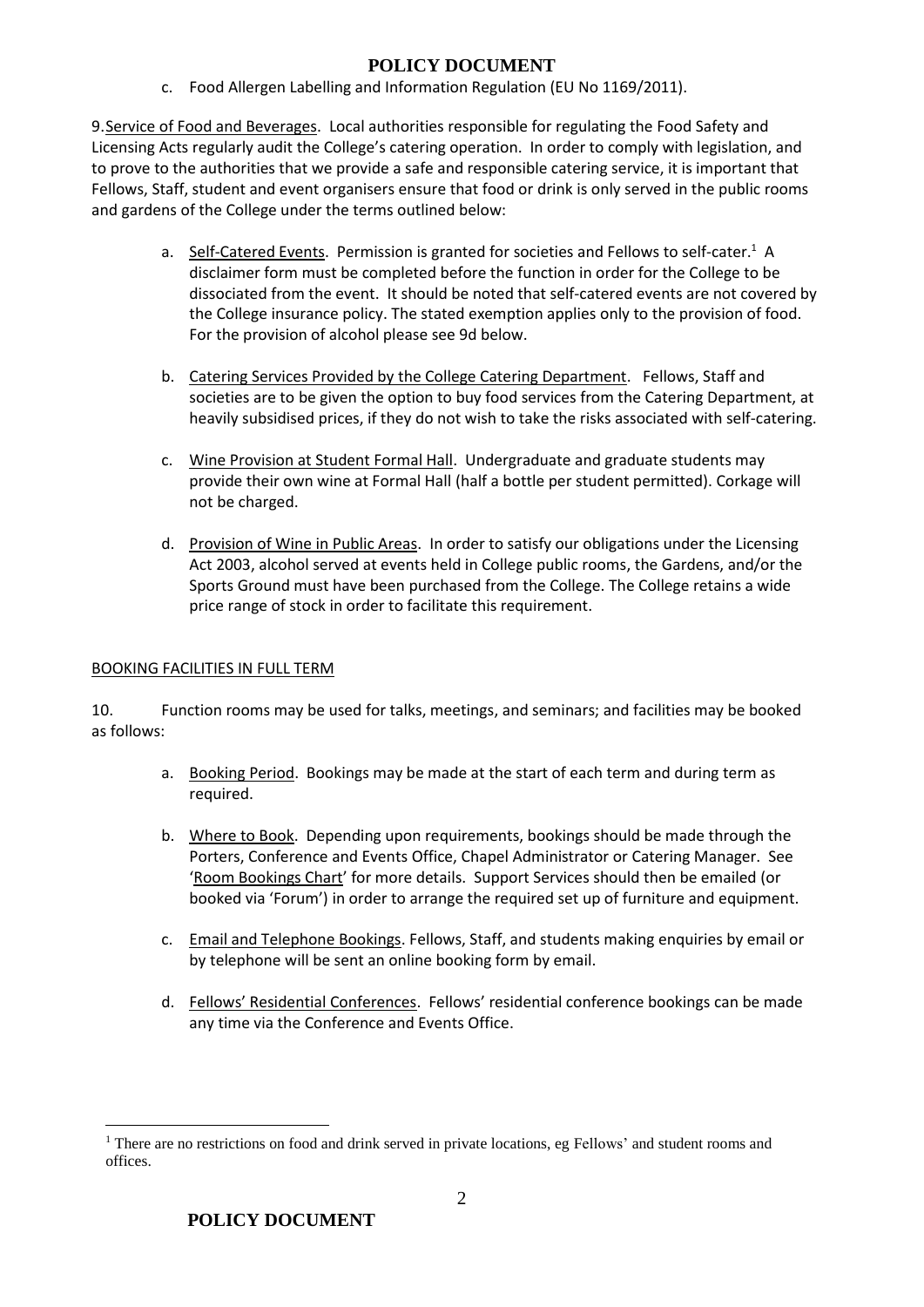e. Special/Annual Events. Special College events, such as Open Days and major seminars may be booked in advance through the Conference and Events Office; bookings may be carried over annually.

### BOOKING FACILITIES OUT OF TERM

- 11. The procedures for booking facilities out of term are as follows:
	- a. All facilities except the Chapel, the Thirkill Room and the Domus Room are to be booked through the Conference and Events Office. See '[Rooms Booking Chart](http://clareconferencing.com/wp-content/uploads/2017/05/Room-Bookings-Chart.pdf)' for more details.
	- b. Fellows may book residential conferences with no advance time restrictions.
	- c. Day bookings are restricted to allow maximum occupancy of bedrooms.

### BOOKING POLICY FOR EASTER TERM ONLY

12. It is important to ensure that the College maintains a quiet and peaceful environment, to enable students to study for their examinations during the Easter term. Bookings, therefore, should be restricted to meetings that do not require evening catering or drinks receptions. All bookings taken during this period are to be notified to the Conference & Events Office so that no noisy activities will be allowed. These bookings may be made by Fellows, Staff, students or other University Departments or Faculties. The following restrictions apply to booking conference facilities during the Easter Term:

- a. No dinners or drinks receptions are allowed in the Gillespie Centre or the Latimer Room.
- b. No external dinner bookings to be taken in the Small Hall or Great Hall during the examinations period (early-May to mid-June). Dinners may be booked by Fellows, Staff, and students only.
- c. Drinks receptions are not permitted in the Scholars' Garden during the entire Easter Term. However, drinks receptions can be booked in the Fellows' Sunken Garden.
- d. Any exceptions to the above guidelines require the permission of the Senior Tutor.

#### DISCOUNTING

- 13. Fellows. The following conditions apply to bookings made by Fellows;
	- a. Internal Bookings. Internal bookings and regular activities for Fellows not under category c., below, are free of charge.
	- b. Personal Guests. Fellows' personal guests requiring accommodation attending a special event such as a wedding will be charged Fellows' guest room rates. All rooms are subject to availability.
	- c. Faculty/Department Booking. Fellows booking a Faculty/Department/external event will be given a 15% discount.

**POLICY DOCUMENT**